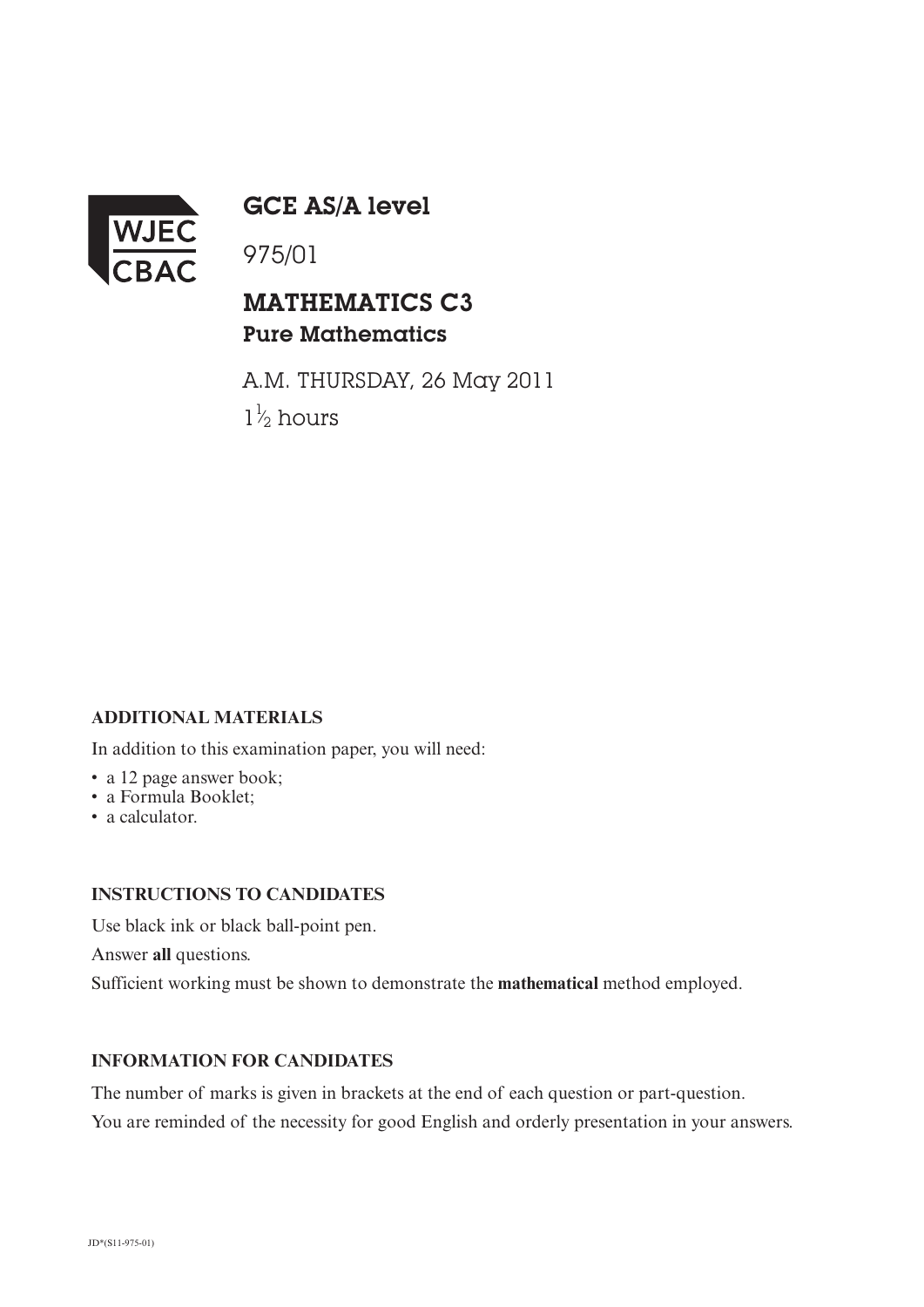**1.** *(a)* Use Simpson's Rule with five ordinates to find an approximate value for the integral

$$
\int_1^2 \ln(3+x^2) \, \mathrm{d}x.
$$

Show your working and give your answer correct to four decimal places. [4]

*(b)* Use your answer to part *(a)* to deduce an approximate value for the integral

$$
\int_{1}^{2} \ln\left(\frac{1}{3+x^{2}}\right) dx.
$$
 [1]

**2.** Find all values of  $\theta$  in the range  $0^{\circ} \le \theta \le 360^{\circ}$  satisfying

$$
2\csc^2\theta + 3\cot^2\theta + 4\csc\theta = 9.
$$
 [6]

**3.** *(a)* Given that

$$
2x^3 + x^2 \cos y + y^4 + 2x - 25 = 0,
$$

find an expression for  $\frac{dy}{dx}$  in terms of *x* and *y*. [4] d *y x*

*(b)* Given that

$$
x = t^3
$$
,  $y = 2t^2 + 5t^4$ ,

- (i) find and simplify an expression for  $\frac{dy}{dx}$  in terms of *t*, d *y x*
- (ii) show that there is no real value of *t* for which  $\frac{dy}{dx} = 5$ . [7] d *y x*
- **4.** (a) Show that  $f(x) = 11 \tan^{-1} 2x 3x^2$  has a stationary value when x satisfies

$$
12x^3 + 3x - 11 = 0
$$
 [3]

*(b)* You may assume that the equation  $12x^3 + 3x - 11 = 0$  has a root  $\alpha$  between 0 and 1.

The recurrence relation

$$
x_{n+1} = \left(\frac{11 - 3x_n}{12}\right)^{\frac{1}{3}}
$$

α with  $x_0 = 0.9$  can be used to find  $\alpha$ . Find and record the values of  $x_1$ ,  $x_2$ ,  $x_3$ ,  $x_4$ . Write down the value of  $x_4$  correct to five decimal places and show this is the value of  $\alpha$ down the value of  $x_4$  correct to five decimal places and show this is the value of correct to five decimal places. [5]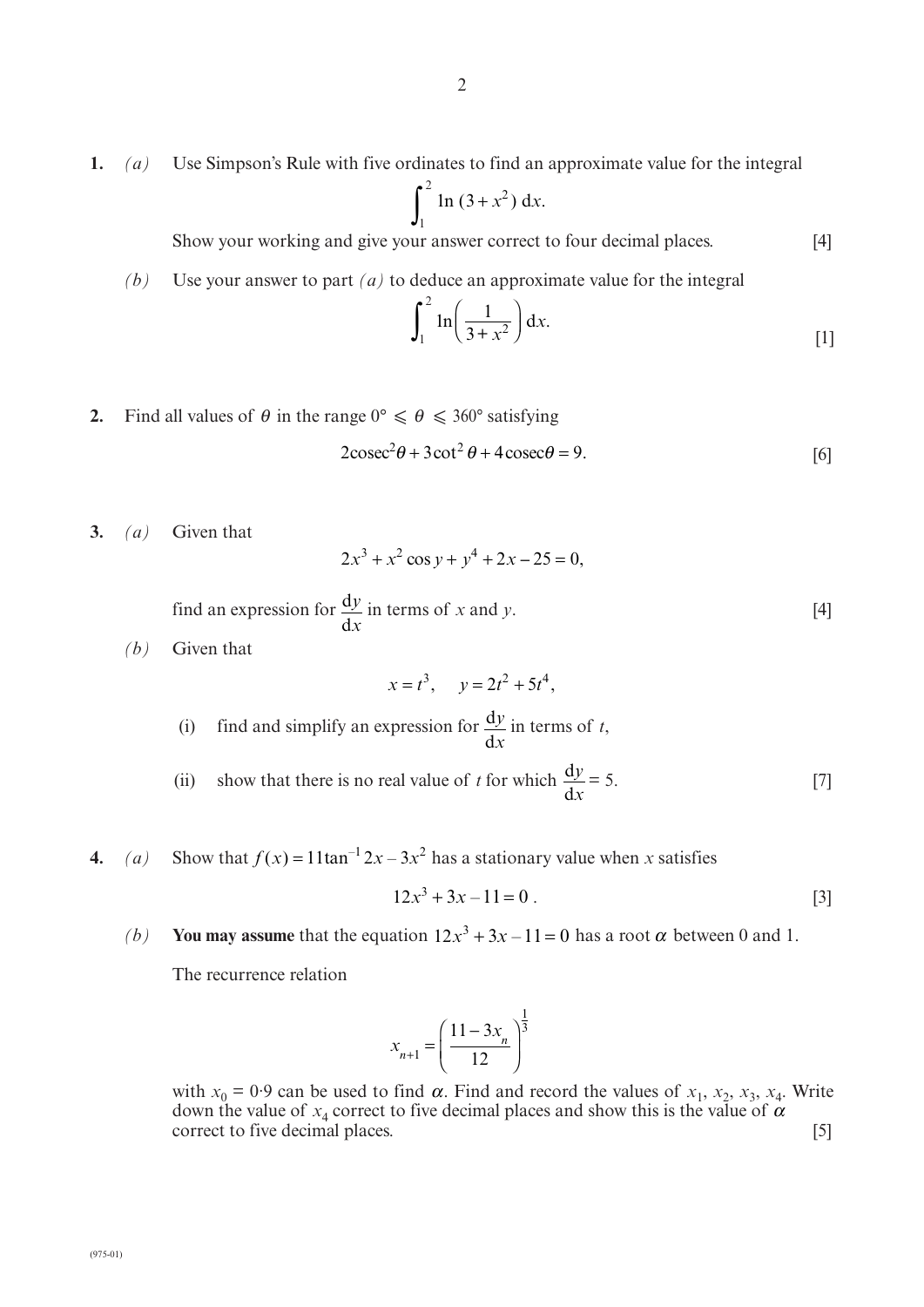**5.** Differentiate each of the following with respect to *x*, simplifying your answer wherever possible.

(a) 
$$
(9-2x)^{\frac{1}{3}}
$$
 (b)  $\ln(\cos x)$  (c)  $x^3 \tan 4x$  (d)  $\frac{e^{6x}}{(3x+2)^4}$  [2], [3], [3], [3]

**6.** *(a)* Find

(i) 
$$
\int \frac{9}{4x+3} dx
$$
, (ii)  $\int 3e^{5-2x} dx$ , (iii)  $\int \frac{5}{(7x-1)^3} dx$ . [6]

(b) Evaluate 
$$
\int_0^{\frac{\pi}{3}} \cos\left(3x - \frac{\pi}{6}\right) dx.
$$
 [4]

**7.** *(a)* Show, by counter-example, that the statement

$$
|a+b| \equiv |a| + |b|
$$

is false.  $[2]$ 

*(b)* Solve the equation

$$
|2x + 1| = |3x - 4|
$$
 [3]

- $y = f(x)$  and  $y = \frac{1}{2}f(x+3)$ . 2 8. Given that  $f(x) = \ln x$ , sketch, on the same diagram, the graphs of  $y = f(x)$  and  $y = \frac{1}{2}f(x+3)$ Label the coordinates of the point of intersection of each of the graphs with the *x*-axis.<br>Indicate the behaviour of each of the graphs for large positive and negative values of  $v$ . [5] Indicate the behaviour of each of the graphs for large positive and negative values of  $\gamma$ .
- $(-\infty, -\frac{1}{2})$ **9.** The function f has domain  $(-\infty, -\frac{1}{2})$  and is defined by

$$
f(x) = e^{2x+1} - 3.
$$

(*a*) Find an expression for  $f^{-1}(x)$ . [4]

*(b)* Write down the domain of  $f^{-1}$ . [2]

# **TURN OVER**